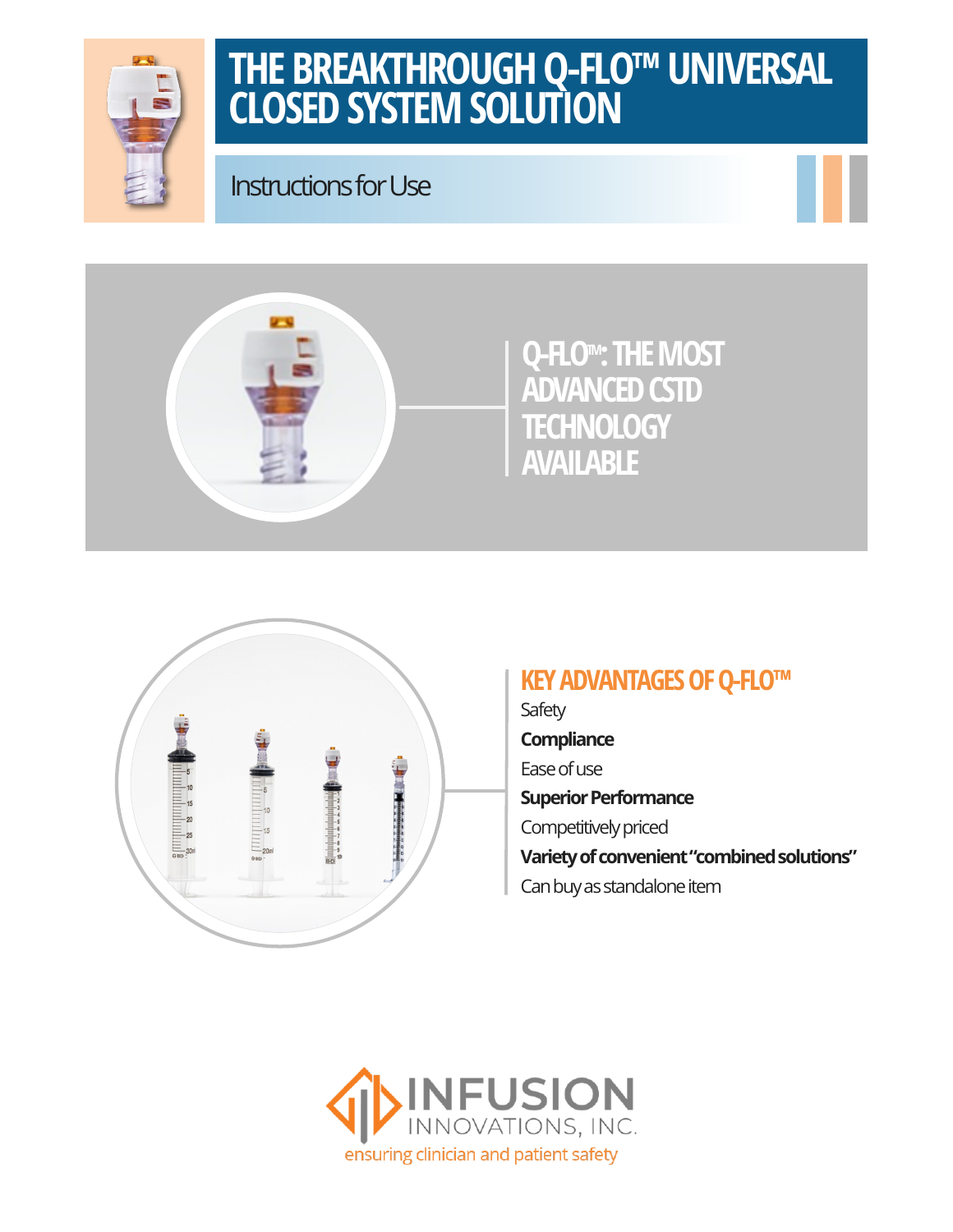

## **Q-FLO™ CLOSED SYSTEM TRANSFER DEVICE TECHNOLOGY**



#### **Q-FLO™ CONNECTOR**

An advanced Closed System Transfer Device (CSTD) technology designed to remove the risk of any exposure to the hazardous drugs used in chemotherapy. Q-FLO™ has undergone testing under the draft protocol recommended by NIOSH for vapor containment, validating on-par or superior performance over other CSTD brands.



#### **CLOSED SYSTEM TRANSFER DEVICE**

Allows clinicians to draw and infuse from Vial Access Devices, Y-Sites on IV Sets, and Patient Access Sites with a standard luer connection. No special techniques or additional components are required. Minimal training needed.



#### **ONLY SYSTEM OF ITS KIND**

Offering a color-coded visual and an audible indicator confirming the status of the opening and closing of the device. The Q-FLO™ family of products will meet the preparation and administration needs a facility may have for improving clinician and patient safety while being easy-to-use , superior in performance, and highly costeffective.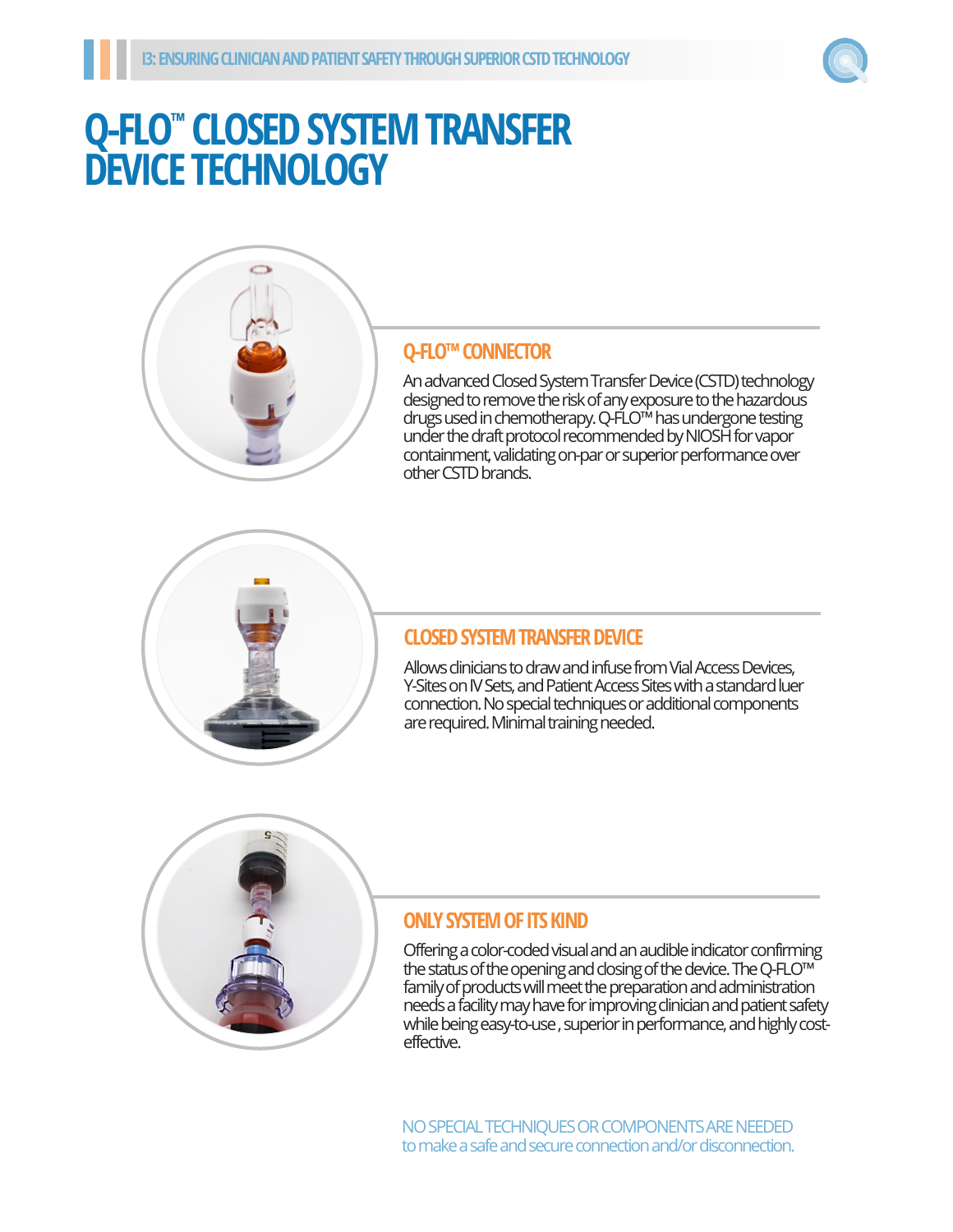

# **INSTRUCTIONS FOR USE**

#### **DEVICE DESCRIPTION Q-FLO™**

Closed Male Luer Connector is a sterile, non-pyrogenic, and single-use device. It enables healthcare professionals to handle fluids, including hazardous materials such as chemotherapy, radioactive isotopes, and blood products when used in conjunction with a compatible female luer connector. This includes the preparation and administration of fluids to the patient and waste handling as well as access for the administration of fluids from a container to a patient's vascular system.

The device uses a sequential locking mechanism with a colored visual indicator to provide the user with confirmation of the status of the connection. There are three (3) connection states possible. When the device is not connected to a female luer it is closed

and drip-less. When the device is connected to a female luer, but the connection is deactivated, the visual indicator is not present and no flow is permitted. Continuing to turn the device and female luer connection together actuates the connection and opens the system to permit flow.

The device is provided as a standalone connector and in conjunction other fluid administrative devices.

#### **INDICATION FOR USE**

The device is intended for use by healthcare professionals for connection with standard open female luers when reconstituting, dispensing/ transferring, administering. and disposal of potentially hazardous fluids, such as chemotherapy, radioactive isotopes, and blood products, as well as non-hazardous fluids.

#### **WARNINGS**

- 1. Single-use ONLY. DO NOT reuse.
- 2. Read the instructions carefully before using the device.
- 3. Do not use this device after the expiration date has passed.
- 4. Do not use if the device is cracked, broken or tubing is kinked.
- 5. Do not use this device if the packaging is punctured or damaged in any way.

#### **PRECAUTIONS**

This device is to be used by trained healthcare professionals only.

#### **DISPOSAL**

Dispose in accordance with hospital protocols.

#### **STEP 1 (Path Closed)**



Open package and remove device. The Q-FLO™ is packaged in the OPEN position. The OPEN position is visually identified by the appearance orange ring distal to the white outer cap.

#### **STEP 2 (Path Closed)**



Remove the winged female luer from the Q-FLO™ by rotating it in a counter-clockwise direction. An audible click will be heard, and the orange ring will reside in the white outer cap.

#### **STEP 3 (Path Closed)**



Attach the Q-FLO™ to male luer lock device (e.g. syringe, admin set) by rotating it in a clockwise direction.

#### **STEP 4 (Path Now Open)**



Continue rotating clockwise until the orange flow indicator is visible and rotation stops. This is accompanied by an audible indicator.